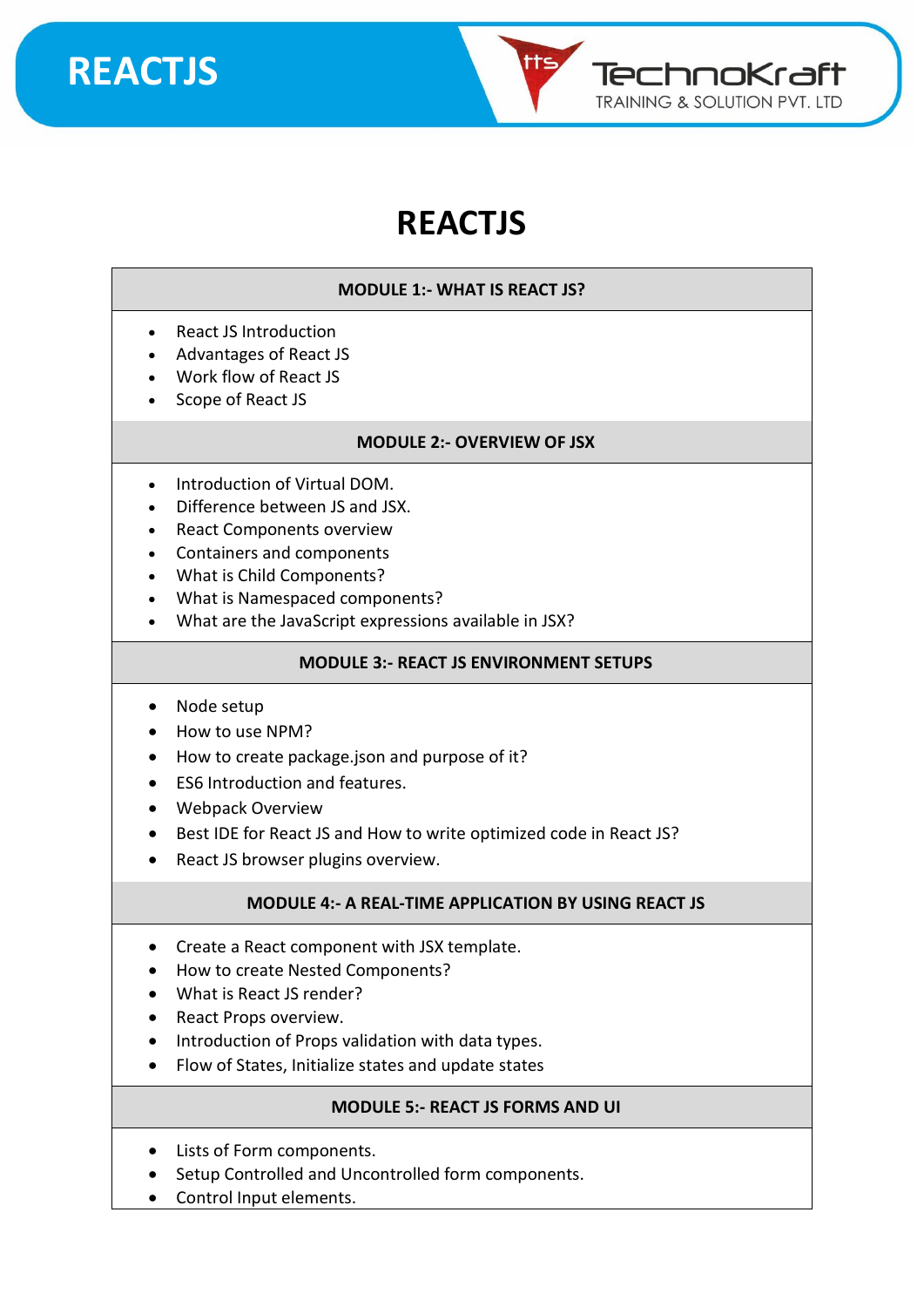



- How to set default values on all formats of Input elements.
- React JS Form validations.
- How to write Styles?
- Animations overview

#### **MODULE 6:- REACT JS COMPONENT LIFE CYCLES OVERVIEW**

- Initial Render
- Props Change
- Stage Change
- Component willMount
- Component didMount
- Component Unmount

#### **MODULE 7:- ROUTING IN REACT JS AND OTHER JS CONCEPTS**

- Single Page Application Overview.
- How to configure React Router?
- History of Router
- How to Handle Conditional statement in JSX?
- IIFE in JSX for complex logic overview

#### **MODULE 8:- EVENT HANDLING IN JSX**

- onBlur, onKeyUp, onChange and other useful primary events in React JS.
- How to Sharing events between the components?

#### **MODULE 9:- HOW TO WRITE STYLES IN REACT JS?**

- CSS and inline styles in React JS overview.
- Introduction to styled components

#### **MODULE 10:- REACT ROUTER WITH NAVIGATION**

- How to Load the router library?
- Configure the React Router?
- How to Pass and receive parameters?
- Integration of React-cookie overview

#### **MODULE 11:- FLUX OVERVIEW**

- What is Flux Architecture?
- What are the Flux Components available?
- Stores.
- Dispatchers.
- View Controllers.
- Actions.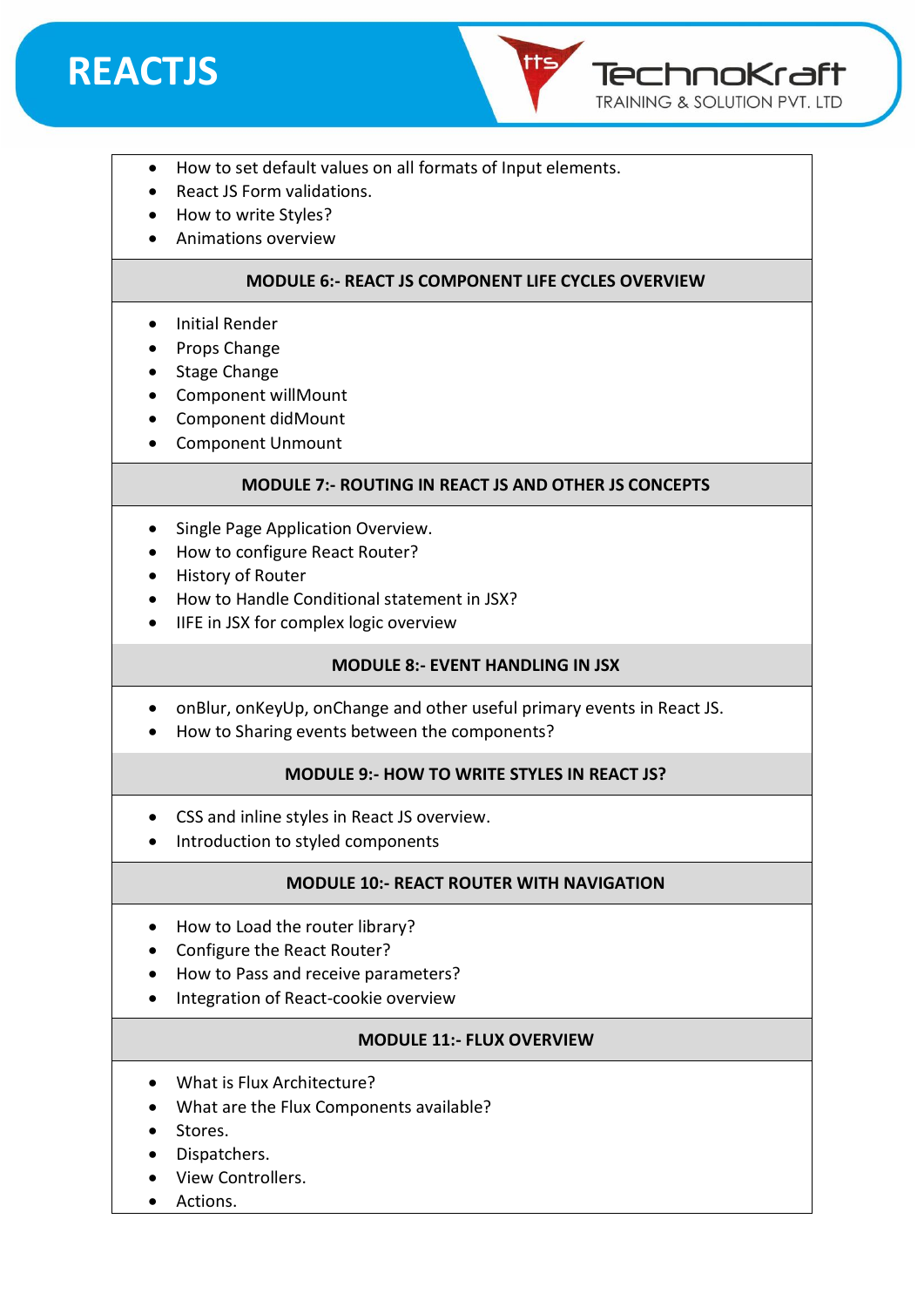



- Views.
- How Flux works?
- Flux and React works together.

#### **MODULE 12:- REDUX OVERVIEW**

- Introduction to One Store.
- Provider Component
- Actions.
- Reducers.
- Sagas
- Dispatchers
- View Controllers
- Selector

#### **MODULE 13:- UNIT TESTING OVERVIEW**

\_\_\_\_\_\_\_\_\_\_\_\_\_\_\_\_\_\_\_\_\_\_

- What are the necessary Tools required for Unit Testing?
- React Unit Testing overview
- Introduction to JEST.
- How to Test React Component?
- How to Test React Router?